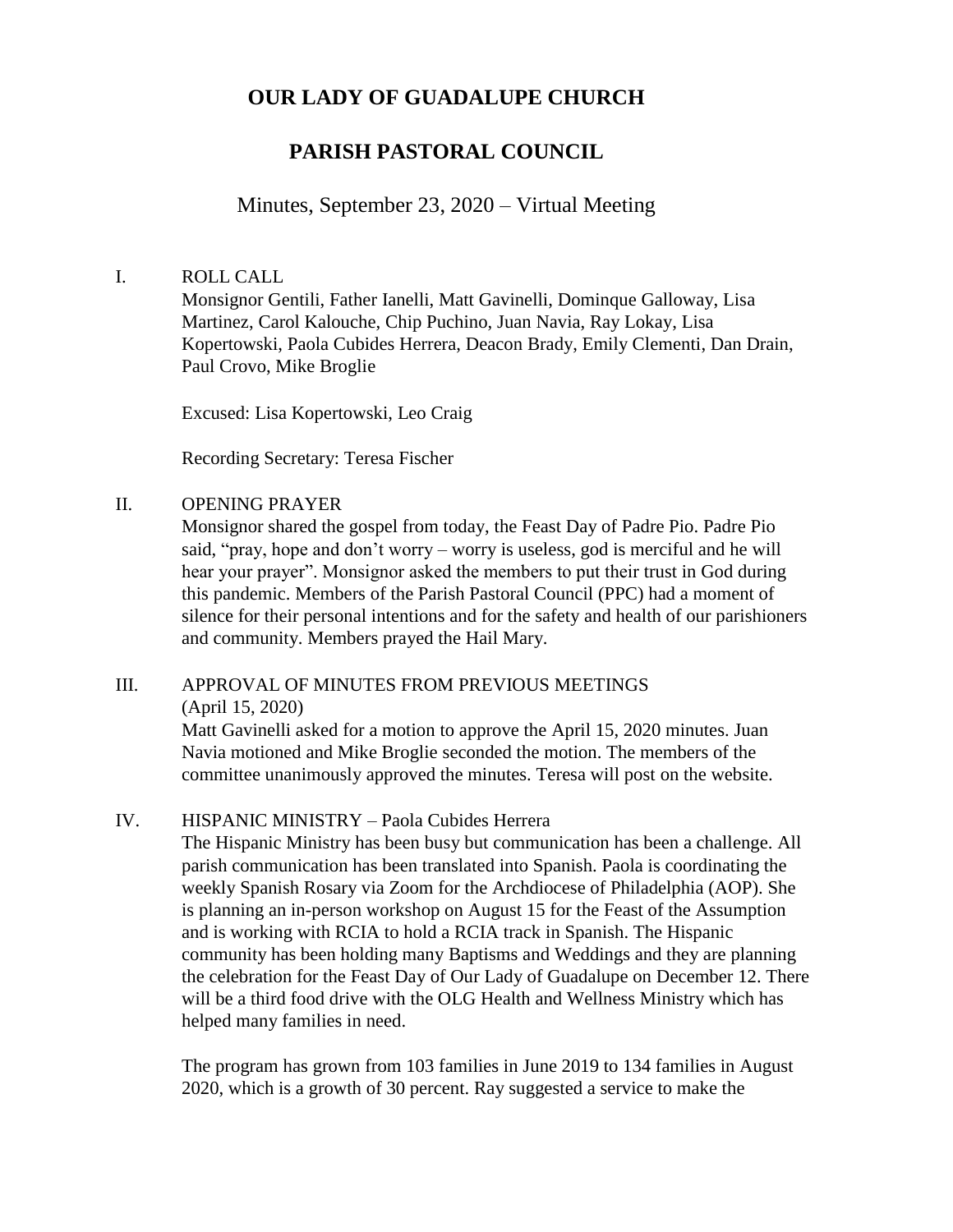daily/weekend Mass translated for Spanish-speaking parishioners. Paola has investigated previously and it was not cost effective. Ray will look into further.

# V. RELIGIOUS EDUCATION/ADULT FAITH– Dan Drain

PREP is starting in a few weeks with just about 400 registered students. Monsignor sent a letter to inactive families and they received many registrations in response. The program is fully online (https://www.olguadalupe.org/prep), as Central Bucks School District is not allowing any outside groups in the schools. The PREP landing page on the parish website is almost complete which includes three videos, pages for each grade, which will have uploaded teacher videos each week. There will also be a weekly Zoom Q and A for students to ask questions. There is a digital version of the textbook as well as a physical book for each student.

Mike suggested that the Men's Prayer Group could learn more about the Catholic Faith if they focused on what the children are learning. Dan said he could develop an adult faith class on this theme.

- VI. YOUTH MINISTRY UPDATE Lisa Kopertowski Update attached.
- VII. SECURITY RECOMMENDATIONS OLG continues to be committed to security and safety. We have purchased security cameras to register faces/license plates at all entrances and exits to the parish.

# VIII. EVANGELIZATION SUBCOMMITTEE UPDATES *Organizational Review Sub-Committee:*  All ministry budgets are completed and approved.

## *Outreach Update:* Deacon Brady

Father Ianelli is coordinating a Fall Message Series focused on the final four (heaven, hell, death and eternity). This will kick off on All Saints Day. The committee also discussed the Living as Missionary Disciples Series (bilingual) and how to keep utilizing the parish subscription to FORMED.org.

Per Monsignor, the parish needs to stay focused on the recommendations of the Evangelization Committee. There are many great causes but we are not able to support/promote them all.

*Financial Responsibility:* Reported below

IX. CELEBRATING GROWTH MINISTRY FAIR UPDATE The committee will hold a scaled-down version of a typical ministry fair. The event will be in the courtyard after all Masses with fewer ministries participating.